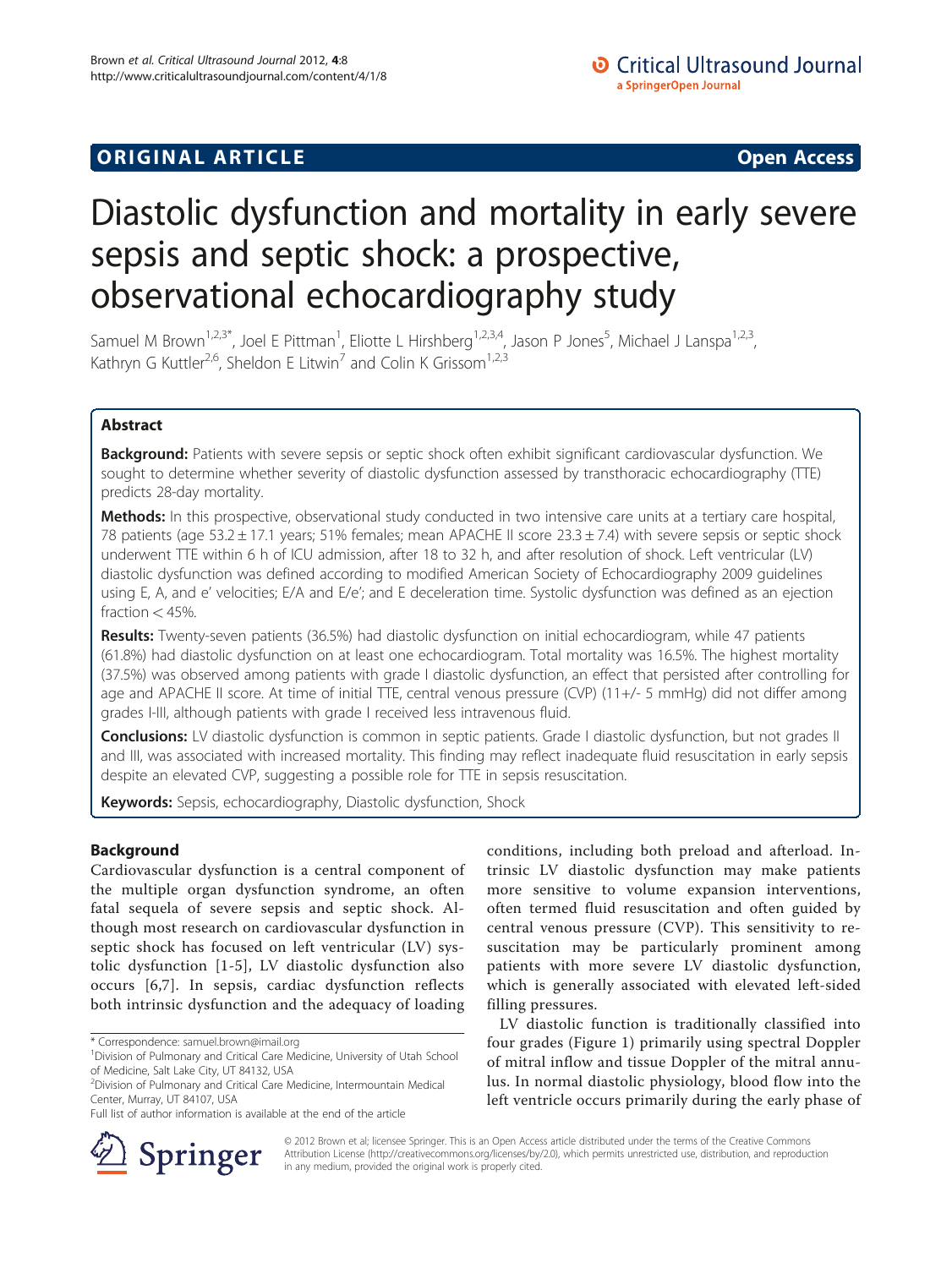<span id="page-1-0"></span>

diastole, resulting in the peak mitral inflow velocity during early diastole (E) being greater than the peak mitral inflow velocity of the atrial phase (A). The waveform of grade I diastolic dysfunction demonstrates E velocity less than A velocity as a reflection of impaired LV relaxation. Grade II waveforms are pseudonormalized (E greater than A) due to the opposing effects of impaired tissue relaxation and elevated left atrial pressure. Grade III waveforms display an E velocity much greater than A because atrial contraction is insufficient, in the face of an elevated left atrial pressure/ volume, to propel blood into the noncompliant left ventricle. Tissue Doppler of the mitral annulus is considered largely preload independent and is a surrogate for the left ventricular relaxation rate during diastole [\[8](#page-7-0)]. As opposed to mitral inflow E velocity, the peak velocity of the mitral annulus during early diastole (e') demonstrates a monotonic response to worsening intrinsic diastolic function, with e' becoming slower with increasing severity of diastolic dysfunction. Moreover, the E/e' ratio has been shown to correlate with LV filling pressures in many patient populations [[9](#page-7-0)-[11\]](#page-8-0), including those with septic shock [\[12](#page-8-0)].

LV diastolic dysfunction is common and well characterized in community-dwelling adults with cardiovascular disease and is associated with significant morbidity and mortality in patients with either normal or reduced systolic function [\[13-16\]](#page-8-0). Much less is known about LV diastolic dysfunction in severe sepsis and septic shock. Previous studies on LV diastolic dysfunction in patients with severe sepsis and septic shock have employed various definitions and have not yielded a stable estimate of incidence [\[6,7](#page-7-0)[,17-19\]](#page-8-0). Some reports suggest that the presence of LV diastolic dysfunction may be associated with poor outcome [\[20,21](#page-8-0)], while others suggest no effect on outcomes [[17,18\]](#page-8-0). The natural evolution of diastolic dysfunction and its clinical implications during the course of sepsis and septic shock are also not well characterized.

We prospectively evaluated LV diastolic dysfunction among patients presenting to the ICU with severe sepsis or septic shock, with special emphasis on the different grades of diastolic dysfunction. We hypothesized that septic patients with more severe LV diastolic dysfunction would have worse outcomes.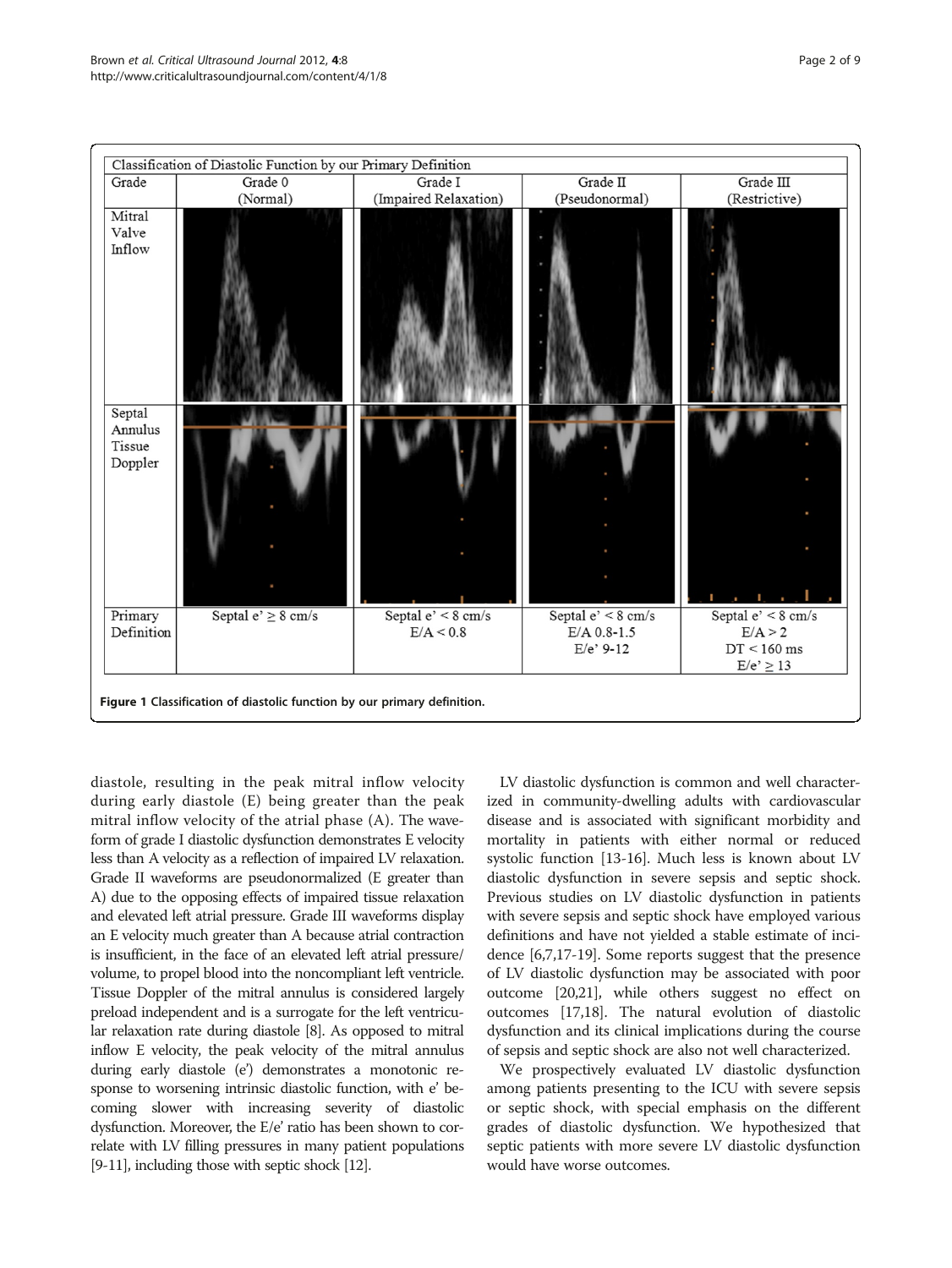## **Methods**

## Study design

This prospective, observational study was conducted between September 2008 and April 2010 at the Intermountain Medical Center, an academic, tertiary care hospital in Murray, UT, USA. Patients admitted to the 24-bed Shock Trauma Intensive Care Unit or the 12-bed Respiratory ICU were eligible for the study. The Intermountain Medical Center Institutional Review Board approved this study. All patients or their legally authorized representatives provided written, informed consent.

#### Patients

Study investigators screened patients admitted to study ICUs with severe sepsis or septic shock defined by the American College of Chest Physicians/Society of Critical Care Medicine consensus criteria [[22](#page-8-0)]. Patients met criteria for inclusion if (1) they were at least 14 years of age, (2) they had a suspected infection, (3) they had two or more systemic inflammatory response syndrome criteria, and (4) either (a) had severe sepsis (end-organ dysfunction) or (b) had septic shock (a systolic blood pressure less than 90 mmHg despite an intravenous fluid challenge of at least 20 ml/kg with evidence of organ dysfunction or hyperlactatemia. Exclusion criteria were primary diagnosis of acute coronary syndrome or major cardiac dysrhythmia, presence of pericardial tamponade, presence of mitral stenosis, known diagnosis of severe pulmonary hypertension, lack of sinus rhythm during initial echocardiogram, contraindication to central venous catheterization, or lack of commitment to intensive therapy.

Patients were treated according to the Surviving Sepsis Guidelines [\[23](#page-8-0)]. Specifically, in those patients requiring a central venous catheter, treatment followed an early goal-directed therapy protocol, targeting a mean arterial pressure of ≥65 mm Hg, CVP ≥ 8 mmHg, and central venous oxygen saturation  $\geq 70\%$  [\[24](#page-8-0)].

#### Transthoracic echocardiography

Serial transthoracic echocardiograms (TTEs) were performed using either a Philips SONOS 5500, iE-33, or CX-50 (Philips Medical Systems, Bothell, WA, USA). We performed the first TTE within the first 6 h of admission to the ICU, the second at 18–32 h after admission, and the third at least 24 h after cessation of vasoactive medications or resolution of severe sepsis in patients who did not require vasoactive medications. Where a TTE was performed for clinical reasons, we analyzed the clinical TTE. In all other cases, investigators performed research TTEs, which were not employed in the clinical care of patients. All TTEs were interpreted by the second author, and a consensus interpretation was provided by one of two level-II echocardiographers (SMB, CKG) who are testamurs of the National Board of Echocardiography.

Diastolic function was assessed by measuring E and A peak velocities using spectral Doppler of mitral inflow and e' and a' velocities using tissue Doppler of the septal mitral annulus in the apical four-chamber view. Each data point represents the average of measurements from three consecutive cardiac cycles. In patients with sinus tachycardia, E and e' were determined by previously described methods [[25-27\]](#page-8-0). Mitral deceleration time (DT) and left atrial (LA) area at end systole were also measured. We defined diastolic dysfunction according to the American Society of Echocardiography (ASE) 2009 guidelines [[28\]](#page-8-0), classifying subjects into grade 0 (normal) if  $e' \ge 8$  cm/s; grade I (impaired relaxation) if  $e' < 8$  cm/s and  $E/A < 0.8$ ; grade II (pseudonormal) if  $e' < 8$  cm/s,  $E/A$ 0.8-1.5, and E/e' 9–12; and grade III (restrictive) if  $e' < 8$  cm/s,  $E/A > 2$ , DT  $< 160$  $< 160$  $< 160$  ms, and  $E/e' \ge 13$  (Figure 1). The ASE guidelines were modified in that LA size was not used to define diastolic function because LA enlargement is most likely a slowly developing adaptation to chronically elevated LV filling pressures and not a reflection of acute diastolic dysfunction. In a sensitivity analysis, we evaluated the definition of diastolic dysfunction proposed by Sturgess et al. [\[19\]](#page-8-0). LV systolic dysfunction was defined as an LV ejection fraction (EF)  $<$  4[5](#page-7-0)% [5].

#### Clinical data

CVP was measured at the time of each TTE if the patient had a central venous catheter in place. Vital signs, mechanical ventilation parameters, and doses of vasoactive medications were recorded. Current intravenous fluid administration rate as well as total volume infused and total urine output in the period leading up to the TTE were obtained. All-cause inpatient mortality, ICU-free days, and ventilator-free days [[29\]](#page-8-0) at 28 days for all enrolled patients were determined. APACHE II scores at the time of ICU admission and for the day on which each TTE was performed were calculated [\[30](#page-8-0)]. Patient demographics and body mass index were also recorded at the time of study enrollment.

#### Primary analysis

We assessed the incidence of LV diastolic dysfunction on first or subsequent TTE as well as the relationship between LV diastolic dysfunction on the initial TTE and 28-day outcomes. Our primary outcome was 28-day mortality, with secondary outcomes of ventilator-free days and ICU-free days.

#### Secondary analyses

We evaluated the evolution of diastolic function through time and the relationship with inpatient mortality, ventilator-free days, and ICU-free days. We also evaluated the concordance of various proposed definitions of diastolic dysfunction. We also evaluated the incidences of LV systolic and isolated diastolic dysfunctions.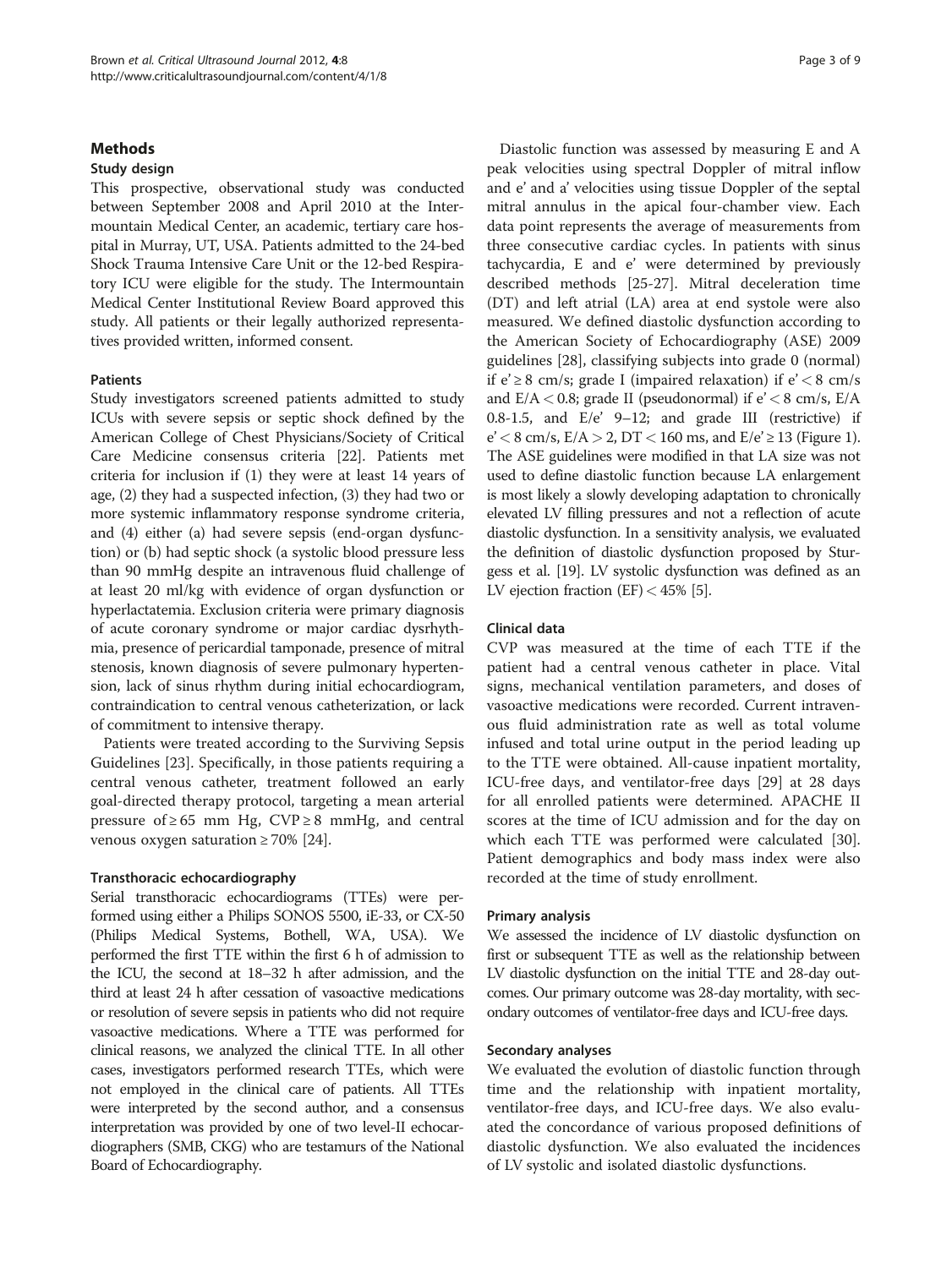

## Statistical methods

Central tendencies were compared using Fisher's exact test, Student's t test, Wilcoxon rank-sum, and Kruskal-Wallis test where appropriate. Where ties made Wilcoxon ranksum problematic, we employed a permutation technique equivalent to one-way analysis of variance (R package coin). Regression models were built to predict mortality, ventilator-free days, and ICU-free days. All analyses were performed using the R Statistical Package (2.11.0) [\[31\]](#page-8-0).

## Results

#### Clinical and demographic findings

We enrolled 78 patients in the study, as outlined in Figure 2. Demographic and clinical information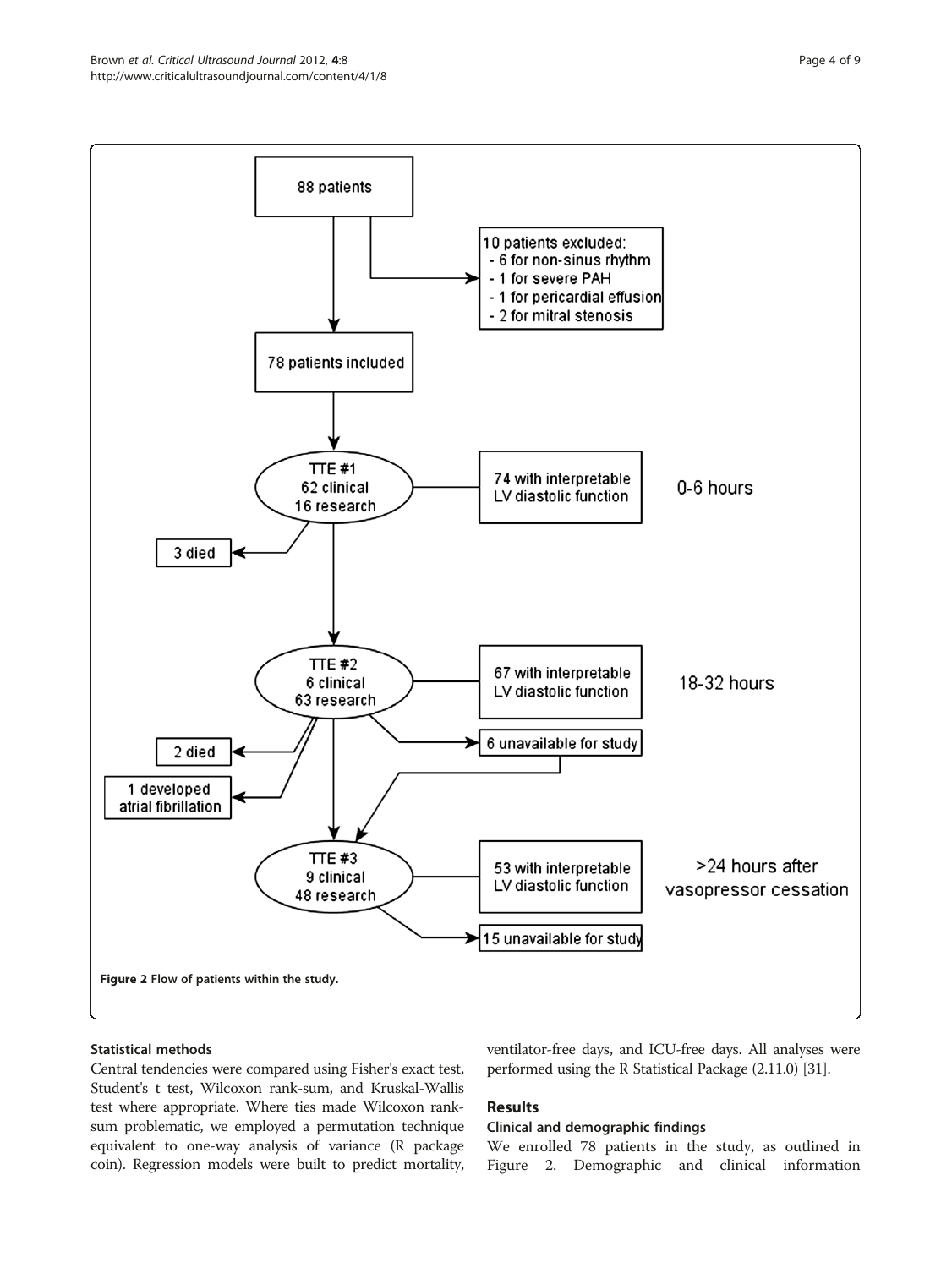regarding patients are displayed in Table 1. Overall mortality in the cohort was 16.5%. Forty-four percent of subjects required mechanical ventilation, and 64% required vasopressor therapy.

#### Echocardiographic measurements

Two hundred four TTEs were performed on the 78 patients. The initial echocardiogram was performed in all 78 patients. The second echocardiogram was performed in 69 of 75 patients still alive and in the hospital on the second hospital day, while the third echocardiogram was performed in 57 of 73 patients who remained alive and in the hospital. Due to the inherent limitations of TTE, not all patients had evaluable diastolic dysfunction. Nonetheless, complete diastolic function was evaluable in 74 of 78 patients (94.8%) on the first echocardiogram, in 67 of 69 patients (97.1%) on the second, and in 53 of 57 patients (93.0%) on the third.

#### LV diastolic dysfunction and clinical outcomes

Patients with grade I diastolic dysfunction on their initial echocardiogram had higher mortality (Table [2](#page-5-0)) versus all other patients (OR 1.28,  $p = 0.06$ ), an effect that became significant after controlling for age greater than 50 years (OR 1.34,  $p = 0.03$ ) in multivariate logistic regression. Among patients with diastolic dysfunction (grades I, II,

|  | <b>Table 1 Demographics and clinical findings</b> |  |  |
|--|---------------------------------------------------|--|--|
|--|---------------------------------------------------|--|--|

| Characteristic                           | Value           |
|------------------------------------------|-----------------|
| Patients (n)                             | 78              |
| Age (years $\pm$ SD)                     | $53.2 \pm 17.1$ |
| Female (%)                               | 51.3            |
| APACHE II (score $\pm$ SD)               | $23.3 + 7.4$    |
| Ever received vasopressor infusion (%)   | 64.1            |
| Ever received mechanical ventilation (%) | 43.6            |
| MAP at admission (mmHg, median, IQR)     | 71 (65-79)      |
| Highest PEEP (cm H <sub>2</sub> 0)       | 11.4            |
| Mortality (%)                            | 16.5            |
| Source of infection (%):                 |                 |
| Thorax (pneumonia)                       | 35.9            |
| Urinary tract                            | 14.1            |
| Abdomen                                  | 11.5            |
| Skin/soft tissue                         | 10.3            |
| Blood stream                             | 6.4             |
| Central nervous system                   | 1.3             |
| Endocarditis                             | 1.3             |
| Multiple sources                         | 6.4             |
| Unidentified                             | 12.8            |

APACHE II, Acute Physiology, Age, Chronic Health Evaluation score; BMI, body mass index; IQR, interquartile range; MAP, mean arterial pressure; PEEP, positive end-expiratory pressure; SD, standard deviation.

or III;  $N = 27$ , grade I diastolic dysfunction was associated with higher mortality (OR 1.33,  $p = 0.03$ ), even after controlling for age greater than 50 years, receipt of vasoactive medications, and APACHE II score upon admission.

Patients with grade I diastolic dysfunction had similar CVPs  $(p = 0.89)$  compared to patients with grade II or higher diastolic dysfunction (Table [2](#page-5-0)). Patients with grade I diastolic dysfunction received significantly less volume expansion prior to the initial echocardiogram than patients with grade II or higher diastolic dysfunction ( $p = 0.05$ ). Amount of volume expansion after initial echocardiogram did not differ among the different grades of diastolic dysfunction.

#### Incidence of diastolic dysfunction

Forty-seven of 76 patients (61.8%) in whom diastolic function could be determined had LV diastolic dysfunction on at least one echocardiogram. Twenty-seven patients (36.4%) had LV diastolic dysfunction on their initial echocardiogram, while 33 patients (55.9%) had LV diastolic dysfunction on the final echocardiogram (Table [3\)](#page-5-0). Different definitions of diastolic dysfunction yielded different estimates of incidence (Table [3](#page-5-0)). Notably, the ASE 2009 requirement to include measures of LA size would have excluded most of our study patients, as LA enlargement is an indicator of chronicity of diastolic dysfunction [\[32\]](#page-8-0). The incidence of isolated diastolic dysfunction (excluding patients with systolic dysfunction) upon presentation was 23.6% (Table [4](#page-6-0)).

## Evolution of diastolic dysfunction

Of the 27 patients with LV diastolic dysfunction on initial echocardiogram, 9 (33%) had normal diastolic function on their final echocardiogram. Of the 47 patients with normal diastolic function on their initial echocardiogram, 11 (23.4%) displayed LV diastolic dysfunction on the final echocardiogram. Patients whose initial LV diastolic dysfunction improved by the third echocardiogram were younger than patients whose LV diastolic dysfunction persisted (38 years vs 63.5 years,  $p < 0.01$ ). Patients who developed LV diastolic dysfunction between the first and last echocardiogram were not significantly older (54 years vs 52 years) than those whose LV diastolic function remained normal. Neither development nor resolution of LV diastolic dysfunction over the course of severe sepsis or septic shock was associated with a difference in mortality, ventilator-free days, or ICU-free days.

## **Discussion**

This study is, to our knowledge, the largest prospective evaluation of LV diastolic dysfunction by TTE in patients admitted to the ICU for severe sepsis or septic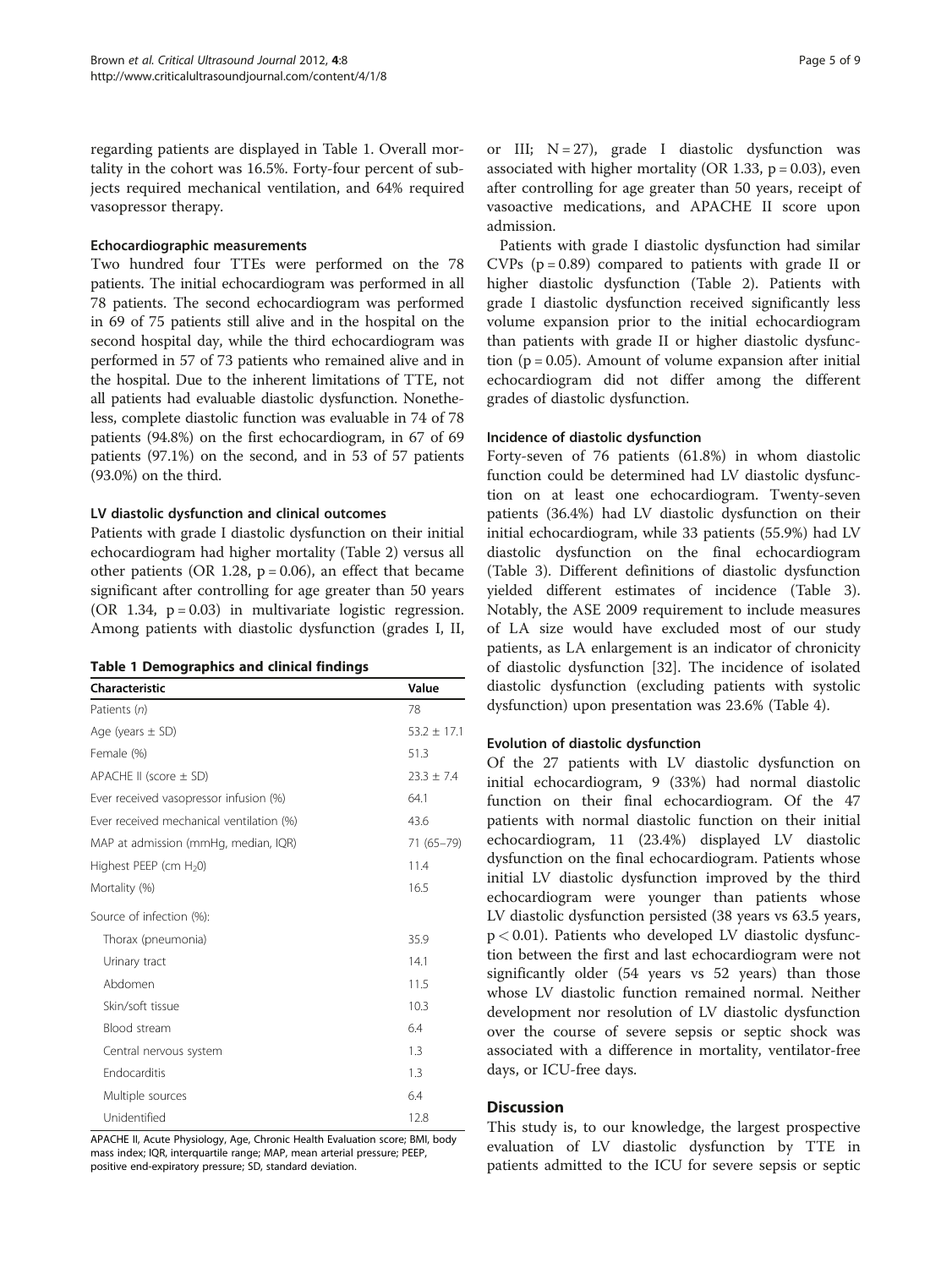| Characteristic                            | Grade 0<br>(normal) | Grade I<br>(impaired<br>relaxation) | Grade II<br>(pseudonormal) | <b>Grade III</b><br>(restrictive) | p value<br>(any difference<br>among groups) | p value<br>(grade I vs grades<br>II and III) |
|-------------------------------------------|---------------------|-------------------------------------|----------------------------|-----------------------------------|---------------------------------------------|----------------------------------------------|
| Patients (N, %)                           | 47 (64%)            | 8 (11%)                             | 17 (23%)                   | 2(3%)                             |                                             |                                              |
| Median age (years)                        | 53                  | 64                                  | 54                         | 47                                | 0.03                                        | 0.01                                         |
| Female (%)                                | 44.7%               | 62.5%                               | 58.8%                      | 50.0%                             | 0.72                                        | 1.0                                          |
| <b>APACHE II</b>                          | 21.0                | 25.0                                | 25.0                       | 23.5                              | 0.16                                        | 0.79                                         |
| Percent on vasopressors                   | 40.1%               | 25.0%                               | 35.3%                      | 50.0%                             | 0.89                                        | 0.68                                         |
| BMI ( $kg/m2$ )                           | 28.3                | 26.4                                | 33.8                       | 32.9                              | 0.31                                        | 0.07                                         |
| $e'$ (cm/s)                               | 9.97                | 5.82                                | 7.16                       | 3.99                              | < 0.01                                      | 0.04                                         |
| E/e'                                      | 9.1                 | 12.0                                | 12.5                       | 26.7                              | 0.01                                        | 0.67                                         |
| $DT$ (ms)                                 | 151                 | 169                                 | 187                        | 123                               | 0.28                                        | 0.67                                         |
| E/A                                       | 1.16                | 0.72                                | 0.93                       | 3.30                              | < 0.01                                      | < 0.01                                       |
| IVC diameter (cm)                         | 1.90                | 1.91                                | 1.94                       | 2.18                              | 0.85                                        | 0.89                                         |
| IVC collapsibility (%)                    | 32.7%               | 27.0%                               | 23.6%                      | 11.1%                             | 0.18                                        | 0.55                                         |
| Cardiac output (L/min)                    | 6.4                 | 4.0                                 | 6.5                        | 4.2                               | 0.10                                        | 0.45                                         |
| VFD (days)                                | 20.5                | 17.2                                | 23.6                       | 26.5                              | 0.76                                        | 0.34                                         |
| ICU-free days                             | 17.9                | 15.8                                | 18.9                       | 25.5                              | 0.98                                        | 0.96                                         |
| Mortality (%)                             | 12.8%               | 37.5%                               | 5.9%                       | 0%                                | 0.19                                        | 0.06                                         |
| IVF administered prior to TTE #1 (L)      | 3.5                 | 2.6                                 | 5.5                        | 5.4                               | 0.07                                        | 0.05                                         |
| IVF administered in 24 h after TTE #1 (L) | 4.0                 | 2.7                                 | 3.2                        | 5.5                               | 0.3                                         | 0.6                                          |
| CVP (mm Hg)                               | 11                  | 11                                  | 12                         | 11                                | 0.89                                        | 0.84                                         |

#### <span id="page-5-0"></span>Table 2 Incidence and clinical characteristics of diastolic dysfunction by ASE guidelines on initial echocardiogram

APACHE II; Acute Physiology, Age, Chronic Health Evaluation score; BMI, body mass index; e', early diastolic peak velocity of septal mitral annulus using tissue Doppler imaging; E, early diastolic mitral inflow velocity using spectral Doppler; A, atrial peak mitral inflow velocity using spectral Doppler; DT, E deceleration time; IVC, inferior vena cava; VFD, ventilator-free days; IVF, intravenous fluids; CVP, central venous pressure; TTE, transthoracic echocardiogram.

shock. LV diastolic dysfunction is relatively common during severe sepsis and septic shock with 34.6% and 61.8% of the cohort showing evidence of LV diastolic dysfunction on admission or at some point during their clinical course of sepsis, respectively. Notably, grade I diastolic dysfunction (generally felt to indicate a relatively low left atrial pressure) was associated with worse outcome when compared with grade II or III diastolic dysfunction. This novel finding was not consistent with our original hypothesis.

The current study is in conflict with a single previous study that suggested worse outcome with more severe LV diastolic dysfunction [[21](#page-8-0)]. The reason for this discrepancy may be related to patient population, treatment algorithms, timing of the TTE, or definition of diastolic dysfunction employed. Our study specifically suggests that among patients presenting to the ICU with impaired diastolic function, those with low filling pressures as assessed by TTE have worse outcome than patients with LV diastolic dysfunction and higher filling pressures. The epidemiology and implications of diastolic dysfunction during critical illness appear to be quite different from that among community dwellers with stable disease or patients with acute cardiovascular disease (decompensated congestive heart failure or myocardial infarction). A similar effect has been observed in

Table 3 Incidence of diastolic dysfunction by serial TTE and by definition employed

| <b>Definition</b>                                                                                                                          | TTE #1 (0-6 h) |       |            | TTE #2 (18-32 h) |              |            | TTE #3 (post-shock) |       |            |
|--------------------------------------------------------------------------------------------------------------------------------------------|----------------|-------|------------|------------------|--------------|------------|---------------------|-------|------------|
| <b>Definition of</b><br>diastolic dysfunction abnormal measured abnormal (%) abnormal measured abnormal (%) abnormal measured abnormal (%) | Total          | Total | Percentage | Total            | <b>Total</b> | Percentage | Total               | Total | Percentage |
| Primary definition                                                                                                                         | 27             | 74    | 36.4       | 30               | 68           | 44.1       | 33                  | 59    | 55.9       |
| Full ASF definition                                                                                                                        |                | 70    | 1.4        | $\Omega$         | -55          | 0          |                     | 50    | 2.0        |
| $e'$ < 9.6 cm/s or<br>E/e' > 15<br>(Fischer et al. [14])                                                                                   | 44             | 74    | 59.4       | 44               | 61           | 72.1       | 40                  | 57    | 70.2       |

TTE, transthoracic echocardiogram; ASE, American Society of Echocardiography; e', early diastolic peak velocity of septal mitral annulus using tissue Doppler imaging; E, early diastolic mitral inflow velocity using spectral Doppler.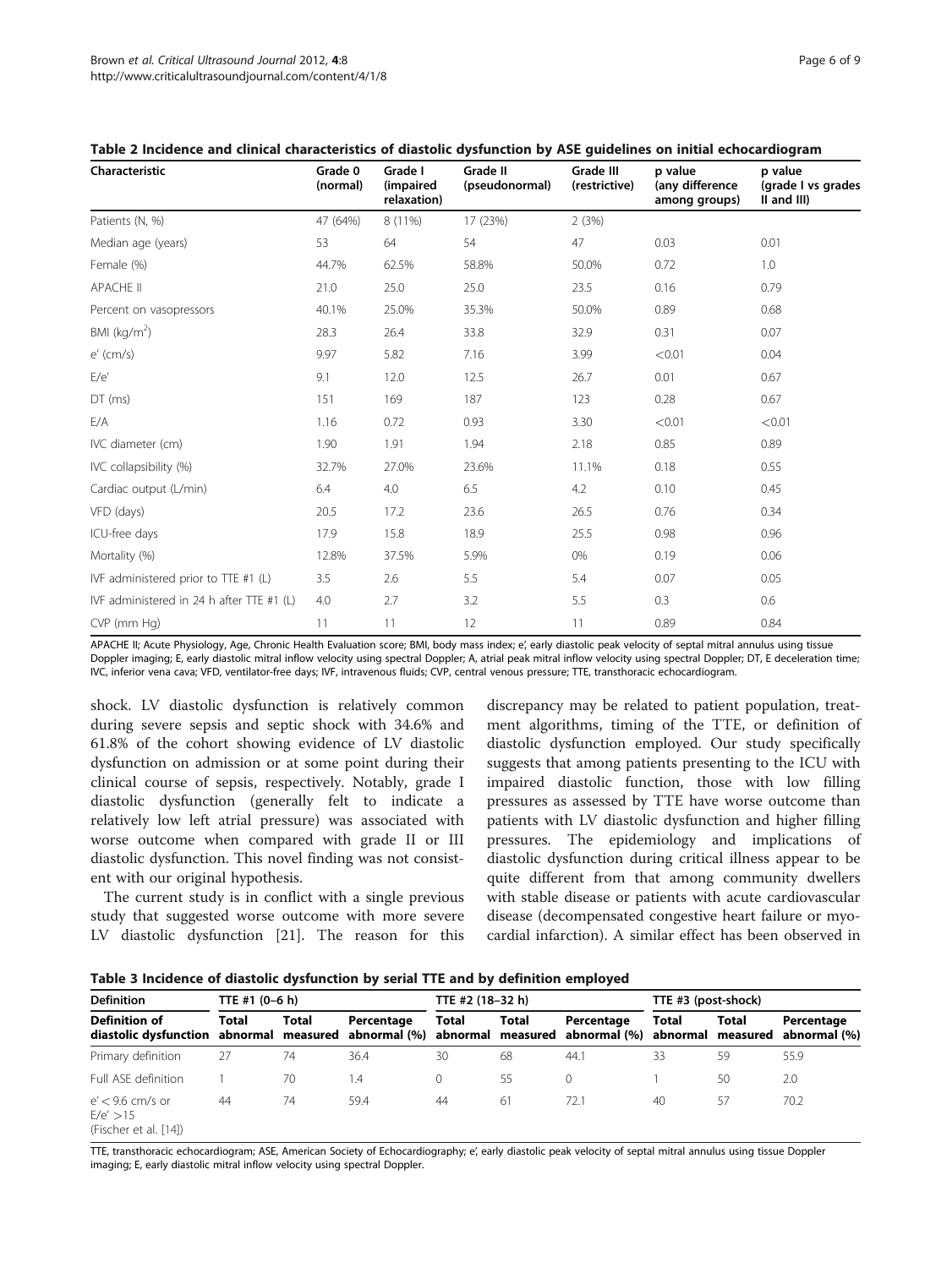<span id="page-6-0"></span>Table 4 Clinical and echocardiographic findings based on presence of systolic and/or diastolic dysfunction

| Characteristic                 | Normal    | Systolic<br>dysfunction<br>(LVEF<br>$<$ 45 %) | Isolated<br>diastolic<br>dysfunction<br>(grades I, II,<br>and III) | p value |
|--------------------------------|-----------|-----------------------------------------------|--------------------------------------------------------------------|---------|
| Patients (N, %)                | 36 (50 %) | 19 (26.4 %)                                   | 17 (23.6 %)                                                        |         |
| Age (years, mean)              | 51.6      | 50.9                                          | 58.6                                                               | 0.21    |
| Female (%)                     | 50 %      | 47.4 %                                        | 64.7 %                                                             | 0.53    |
| APACHE II (mean)               | 22.0      | 25.9                                          | 25.3                                                               | 0.03    |
| BMI ( $kg/m2$ , median)        | 28.6      | 26.9                                          | 28.9                                                               | 0.45    |
| e' (cm/sec, median)            | 9.97      | 8.06                                          | 7.05                                                               | < 0.01  |
| E/e'                           | 9.7       | 12.3                                          | 11.6                                                               | 0.31    |
| DT (ms, median)                | 156       | 129                                           | 180                                                                | 0.003   |
| E/A (median)                   | 1.17      | 0.94                                          | 0.87                                                               | 0.03    |
| VFD (days, mean)               | 19.4      | 10.5                                          | 26.7                                                               | 0.72    |
| ICU-free days (median)         | 23.9      | 23.6                                          | 23.6                                                               | 0.93    |
| 28-day mortality (mean) 13.9 % |           | 10.5 %                                        | 17.6 %                                                             | 0.83    |

Clinical and echocardiographic findings among patients with normal, impaired systolic,and isolated impaired diastolic function, on initial echocardiogram. APACHE II, Acute Physiology, Age, Chronic Health Evaluation score; BMI, body mass index; e', early peak velocity of the septal mitral annulus using tissue Doppler imaging; E, early peak mitral inflow velocity using spectral Doppler; A, atrial peak mitral inflow velocity using spectral Doppler; DT, mitral deceleration time; VFD, ventilator-free days.

LV systolic function with a lower left ventricular ejection fraction associated with better survival in sepsis [\[1,4](#page-7-0)], although there was no difference in mortality in our cohort of patients with normal versus low LV systolic function.

Rivers and colleagues' pivotal study of early aggressive optimization of oxygen delivery in patients with severe sepsis or septic shock suggested that initial resuscitation was crucial to outcome [[24](#page-8-0)]. That pivotal study, however, relied upon CVP to assess adequacy of volume expansion, a measurement that has been criticized on grounds that CVP poorly predicts an increase in cardiac output after volume expansion [[33-35\]](#page-8-0). In our study, the mean CVP among those patients with grade I diastolic dysfunction was the same as that among patients with grade II or III diastolic dysfunction. Our study suggests that there may exist a group of patients with grade I diastolic dysfunction on TTE who would benefit from further volume expansion despite an elevated CVP. While small numbers in the subgroup of patients with grade I diastolic dysfunction limit generalizability, the higher mortality and lesser volume expansion prior to ICU admission suggest that further volume resuscitation in this group may improve survival. This study may provide equipoise for an interventional study of echocardiographic versus CVP-driven volume expansion among patients with early severe sepsis or septic shock.

Our study also highlights the need to establish a consistent, reproducible definition of LV diastolic dysfunction among critically ill patients, especially those with severe sepsis or septic shock. Prior studies report a varied incidence of LV diastolic dysfunction in patients with severe sepsis or septic shock, which may reflect a difference in patient populations and different definitions of diastolic dysfunction. In a retrospective review of 94 general ICU patients, Sturgess et al. reported an incidence of LV diastolic dysfunction equal to 67% [\[19\]](#page-8-0). Applying Sturgess and colleagues' definition to our cohort, we found a relatively consistent incidence of LV diastolic dysfunction on the initial echocardiogram of 61.7%. In a small study of 35 patients with septic shock requiring mechanical ventilation, Etchecopar-Chevreuil et al. found that LV diastolic dysfunction occurred in 20% of patients [[18](#page-8-0)]. Bouhemad et al. reported a 20% incidence of isolated LV diastolic dysfunction in 54 post-operative patients with septic shock using transesophageal echocardiography [\[17\]](#page-8-0). Left atrial size is often used as a criterion for diagnosing LV diastolic dysfunction [[28](#page-8-0)]. However, left atrial enlargement is most likely a slowly developing adaptation to chronically elevated LV filling pressures [[32](#page-8-0)]. In the case of sepsis, diastolic abnormalities are frequently acute, and LA enlargement is not expected to occur rapidly. Therefore, LA size is not likely to be a reliable marker of diastolic filling abnormalities in this specific condition. Because of this, we chose to rely on the Doppler assessment of LV function and filling in this study.

The natural history of LV diastolic dysfunction in our cohort from the time of ICU admission to resolution of sepsis was variable, as some patients developed diastolic dysfunction over the course of their sepsis and others resolved their diastolic dysfunction. This finding is incongruent with other studies reporting that diastolic dysfunction in sepsis is transient and reversible [\[17,18](#page-8-0)]. Due to the continually changing physiologic profile of patients with severe sepsis and septic shock, the clinical importance of this finding is unclear. Future studies with classification of patients by age and grade of diastolic dysfunction should help clarify the evolution and clinical implication of LV diastolic dysfunction in severe sepsis and septic shock.

The limitations of this study include its observational nature. We used both research and clinical TTEs for our analyses. Clinicians were blinded to the research TTEs, but the clinical TTEs may have influenced clinical management. However, fluid management after the initial echocardiogram, which was similar regardless of degree of diastolic dysfunction, does not suggest that knowledge of the TTE changed management. Additionally, we chose to define diastolic dysfunction by the ASE 2009 guidelines, which were not developed for patients with sepsis. Furthermore, we specifically measured tissue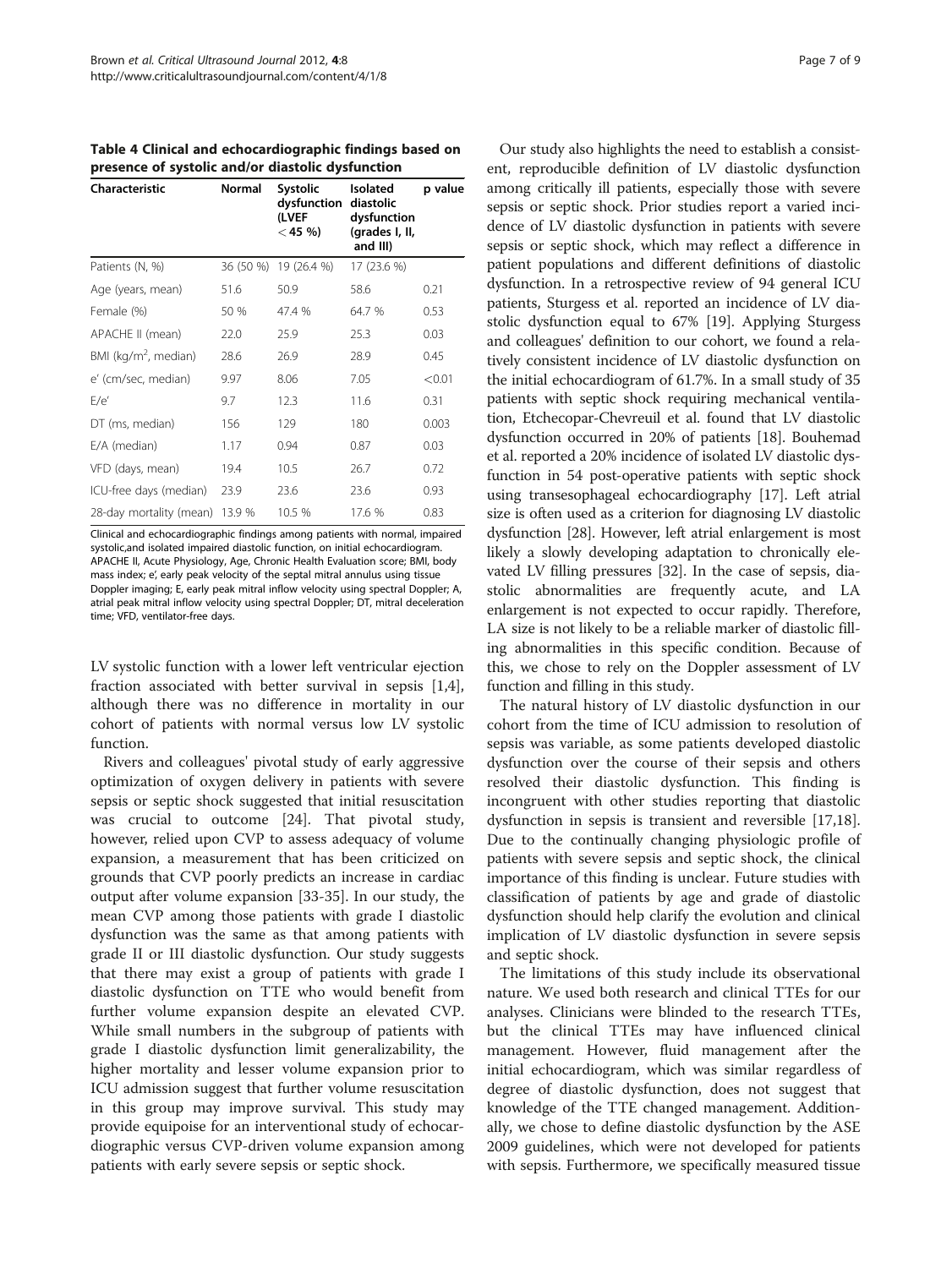<span id="page-7-0"></span>Doppler of the septal annulus which may overestimate the severity of diastolic dysfunction [[36\]](#page-8-0). While other measures of diastolic function are available, such as the indexed left atrial volume and/or the ratio of the diastolic reversal in pulmonary inflow to mitral A inflow duration [[37](#page-8-0),[38](#page-8-0)], pulmonary inflow is difficult to obtain reliably in critically ill patients, and in our cohort, left atrial dilatation was extremely rare. The relatively small number of patients in patient subgroups underscores the importance of much larger sample sizes for studies in critical care echocardiography than have been reported to date. In addition, the study investigators are level-II echocardiographers. Whether the same observations would obtain in healthcare settings with less-trained critical care echocardiographers is not known, although the markers of diastolic dysfunction investigated in this study are generally easy to learn.

Two strengths of this study are its prospective nature and its size: it is one of the largest studies to date of critical care echocardiography. We were able to obtain acceptable images and quantify LV diastolic function in 95% of these critically ill patients, many of whom are generally considered to have poor windows for TTE, suggesting that TTE is useful in critically ill patients. TTE has major advantages over transesophageal echocardiography in terms of risk to the patient and ease in performing the exam, particularly for serial studies.

## Conclusions

LV diastolic dysfunction occurs frequently during severe sepsis and septic shock. Grade I diastolic dysfunction is associated with increased mortality when compared to either patients with normal filling patterns or those with grade II or III diastolic dysfunction. The association of worsening outcome with the less severe form of diastolic dysfunction could suggest the deleterious effect of inadequate volume expansion at the time of ICU admission. Our findings suggest that TTE may identify patients who require further fluid resuscitation during severe sepsis and septic shock despite a CVP that indicates adequate resuscitation according to current guidelines. Future clinical studies randomly comparing the use of CVP versus TTE for assessing the adequacy of fluid resuscitation are needed to confirm these findings. Further work to standardize the definitions of diastolic dysfunction in critically ill patients is also needed.

#### Abbreviations

A: atrial diastolic mitral inflow velocity; ASE: American Society of Echocardiography; CVP: central venous pressure; DT: deceleration time; E: early diastolic mitral inflow velocity; e': early diastolic septal mitral annulus velocity; LA: left atrium/left atrial; LV: left ventricle/left ventricular; TTE: transthoracic echocardiogram.

#### Competing interests

The authors declare that they have no competing interests.

#### Authors' contributions

SMB participated in the study design, data acquisition, data analysis, and manuscript writing. JEP participated in study design, data acquisition, data analysis, and manuscript writing. ELH participated in study design, data acquisition, and manuscript revision for important intellectual content. JPJ participated in study design, data analysis and manuscript revision for important intellectual content. ML participated in data acquisition and manuscript revision for important intellectual content. KK participated in data acquisition and manuscript revision for important intellectual content. SL participated in study design and manuscript revision for important intellectual content. CG participated in study design, data acquisition, and manuscript writing. All authors' read and approved the final manuscript.

#### Acknowledgments

This study was supported by grants from the Easton Family Fund and the Deseret Foundation. Dr. Brown is supported by a Career Development Award (K23GM094465) from the National Institute of General Medical Sciences. We acknowledge Naresh Kumar and Al Jephson for creating and maintaining the database; Anita Austin, Leanne Struck, and Heather Gallo for screening and consenting patients; Amanda Borba for administrative support; and Ken Horton for providing technical support for acquisition of echocardiograms.

#### Author details

<sup>1</sup> Division of Pulmonary and Critical Care Medicine, University of Utah School of Medicine, Salt Lake City, UT 84132, USA. <sup>2</sup> Division of Pulmonary and Critical Care Medicine, Intermountain Medical Center, Murray, UT 84107, USA. <sup>3</sup>Critical Care Echocardiography Service, Intermountain Medical Center, Murray, UT 84107, USA. <sup>4</sup> Division of Critical Care, Department of Pediatrics University of Utah School of Medicine, Salt Lake City, UT 84108, USA. 5 Research and Evaluation, Southern California Permanente Medical Group, Pasadena, CA 91101, USA. <sup>6</sup> Homer Warner Center for Informatics Research Intermountain Healthcare, Salt Lake City, UT 84107, USA. <sup>7</sup>Division of Cardiology, Georgia Health Sciences Health System, Augusta, GA 30912, USA.

#### Received: 9 January 2012 Accepted: 4 April 2012 Published: 4 May 2012

#### References

- 1. Jardin F, Fourme T, Page B, Loubieres Y, Vieillard-Baron A, Beauchet A, Bourdarias JP: Persistent preload defect in severe sepsis despite fluid loading: a longitudinal echocardiographic study in patients with septic shock. Chest 1999, 116(5):1354–1359.
- 2. Kumar A, Haery C, Parrillo JE: Myocardial dysfunction in septic shock: Part I. Clinical manifestation of cardiovascular dysfunction. J Cardiothorac Vasc Anesth 2001, 15(3):364–376. doi[:S1053-0770\(01\)22786-4\[pii\]10.1053/jcan.2001.22317](http://dx.doi.org/S1053-0770(01)22786-4%20[pii]10.1053/jcan.2001.22317).
- 3. Kumar A, Krieger A, Symeoneides S, Parrillo JE: Myocardial dysfunction in septic shock: Part II. Role of cytokines and nitric oxide. J Cardiothorac Vasc Anesth 2001, 15(4):485–511. doi:[S1053-0770\(01\)34974-1\[pii\]10.1053/](http://dx.doi.org/S1053-0770(01)34974-1[pii]10.1053/jcan.2001.25003) [jcan.2001.25003](http://dx.doi.org/S1053-0770(01)34974-1[pii]10.1053/jcan.2001.25003).
- 4. Parker MM, Shelhamer JH, Bacharach SL, Green MV, Natanson C, Frederick TM, Damske BA, Parrillo JE: Profound but reversible myocardial depression in patients with septic shock. Ann Intern Med 1984, 100(4):483–490.
- 5. Vieillard-Baron A, Caille V, Charron C, Belliard G, Page B, Jardin F: Actual incidence of global left ventricular hypokinesia in adult septic shock. Crit Care Med 2008, 36(6):1701–1706. doi[:10.1097/CCM.0b013e318174db05.](http://dx.doi.org/10.1097/CCM.0b013e318174db05)
- 6. Jafri SM, Lavine S, Field BE, Bahorozian MT, Carlson RW: Left ventricular diastolic function in sepsis. Crit Care Med 1990, 18(7):709–714.
- 7. Poelaert J, Declerck C, Vogelaers D, Colardyn F, Visser CA: Left ventricular systolic and diastolic function in septic shock. Intensive Care Med 1997, 23(5):553–560.
- 8. Yalcin F, Kaftan A, Muderrisoglu H, Korkmaz ME, Flachskampf F, Garcia M, Thomas JD: Is Doppler tissue velocity during early left ventricular filling preload independent? Heart 2002, 87(4):336–339.
- 9. Nagueh SF, Middleton KJ, Kopelen HA, Zoghbi WA, Quinones MA: Doppler tissue imaging: a noninvasive technique for evaluation of left ventricular relaxation and estimation of filling pressures. J Am Coll Cardiol 1997, 30(6):1527–1533. doi:[S0735-1097\(97\)00344-6\[pii\]](http://dx.doi.org/S0735-1097(97)00344-6[pii]).